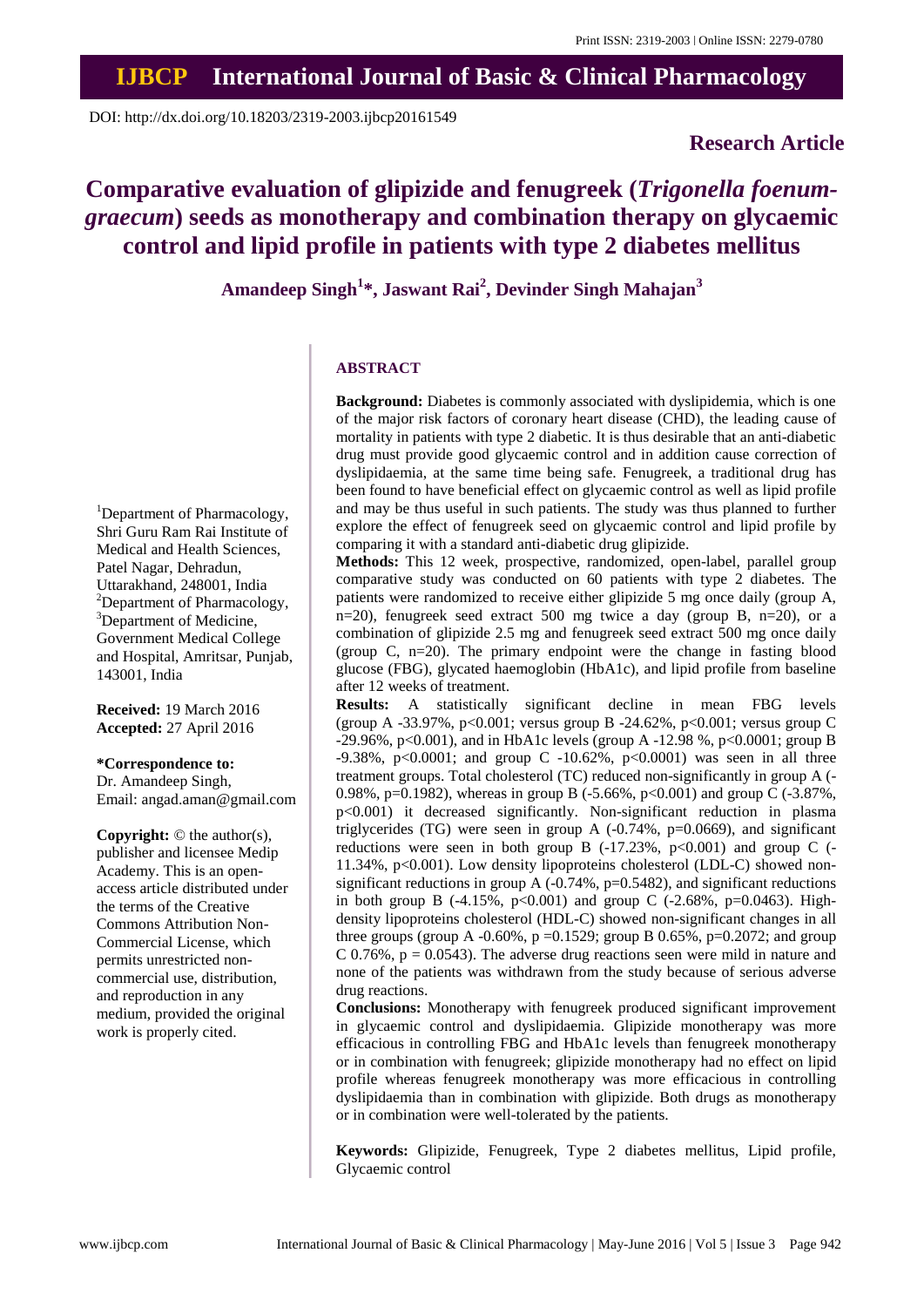# **INTRODUCTION**

Diabetes mellitus is a chronic disease, affecting nearly Diabetes is a major health problem due to its high prevalence, chronic nature and high risk of chronic complications. It is commonly associated with dyslipidemia, which is one of the major risk factors of coronary heart disease (CHD) in diabetic patients.<sup>1,2</sup> Diabetic dyslipidemia is characterized by hypertriglyceridemia, low high-density lipoproteins, accumulation of cholesterol-rich remnant particles and small dense low density lipoproteins.<sup>3,4</sup> Numerous prospective cohort studies have indicated that type 2 diabetes mellitus (T2DM) is associated with a two to fourfold increase in risk for CHD. $5-8$  Also, the casefatality rates for myocardial infarction are raised, thus emphasizing the need for primary intervention in patients with diabetes.<sup>9-11</sup> Overall, CHD is the leading cause of death in individuals with diabetes who are over the age of 35 years, and is responsible for 80% of mortality in adults with diabetes.<sup>12</sup> Based on this, adult treatment panel III (ATP III) has advocated that for primary prevention, diabetes should be regarded as a CHD risk equivalent.<sup>13,14</sup>

Although a number of clinical studies have demonstrated the beneficial effects of lipid-lowering agents, literature search showed no published clinical trials that have assessed the protective effect of lipid-lowering agents on CHD exclusively in patients with diabetes. However, analysis of subgroups of patients in several large clinical trials has shown that reducing the levels of low density lipoproteins cholesterol (LDL-C) and plasma triglycerides (TG) and/or raising levels of high-density lipoproteins cholesterol (HDL-C) is associated with reduced rates of CHD events in patients with diabetes. Trials involving patients with diabetes and coronary artery disease have shown that cholesterol lowering (with statins) substantially reduces the risk of subsequent cardiovascular events.15-19 American diabetes association (ADA) guidelines for treatment goals include fasting blood glucose (FBG)~90-130 mg/dl; glycosylated hemoglobin (HbA1c)<7%; LDL-C<100 mg/dl; TGs <150 memographic (110.110)  $\sim$  7.7.87 The Indian council of medical research (ICMR) guidelines for lipid control in diabetes patients recommend total cholesterol (TC) target of  $<$ 180 mg/dl.<sup>21</sup>

Currently available therapeutic options for T2DM such as sulfonylurea, metformin, alpha-glucosidase inhibitors, dipeptidyl peptidase-4 inhibitors, meglitinides, thiazolidinedione's, etc. have little or no effect on lipidprofile, have various adverse effects and are far from satisfactory as far as long-term complications are concerned. Therefore search for agents that are effective, have less adverse effects on long-term use and prevent or control the complications are highly desirable.

Various experimental and clinical studies have reported the beneficial effects of fenugreek (*Trigonella foenumgraecum*) seeds, a traditional Indian medicine on glycaemic control and lipid profile in patients of T2DM.<sup>22-36</sup> Fenugreek has also been reported to have few mild adverse effects (abdominal distension, diarrhoea and dizziness).<sup>22</sup> The seeds of fenugreek have the most potent medicinal effects of the plant.<sup>37</sup> It is mainly the defatted fraction, which has hypoglycaemic effects and lipid lowering actions, especially on elevated cholesterol and TG levels in the blood.<sup>38</sup> All these factors, i.e. beneficial effect on both blood glucose levels and lipid profile, safety, easy availability and the low cost of fenugreek make it an attractive alternative to be investigated further as an anti-diabetic agent, especially in the Indian context. Though much work on the clinical efficacy of fenugreek in diabetes mellitus has been done, no study comparing it with a standard anti-diabetic drug has been undertaken so far.

Thus, we planned this study to further explore the antidiabetic effect and effect on lipid profile of fenugreek seed extract in Indian population and to compare its effects with glipizide, a known anti-diabetic drug while observing the side effects of both agents.

# **METHODS**

#### *Study design*

This 12 week, prospective, randomized, open-label, standard-controlled, and parallel group comparative study was conducted in patients with T2DM visiting the outpatient department of medicine of Guru Nanak Dev Hospital, a multispecialty tertiary care hospital attached to government medical college, Amritsar, Punjab, India during the period from May 2004 to November 2005. The study was done in association of Department of Medicine and department of pharmacology of government medical college, Amritsar, Punjab, India.

#### *Study population*

A total of 60 patients with mild to moderate T2DM were enrolled in the study. Patients of both sexes in the age group of 30 to 70 years were included in the study. Patients with the following conditions were excluded from the study: hypersensitivity to fenugreek or glipizide; patients already taking hypolipidaemic drugs; patients already taking anti-diabetic drugs other than these two agents; history of diabetic ketoacidosis; patients in congestive heart failure or advanced coronary artery disease; patients having hypothyroidism, significant gastrointestinal disease, renal and hepatic impairment, proliferative retinopathy and neuropathy requiring concurrent insulin use; pregnancy; females on oral contraceptives or hormone replacement therapy.

The study was approved by the Institutional ethics committee of government medical college, Amritsar, Punjab, India and was conducted as per ICH-GCP guidelines. Before enrolling, informed consent was taken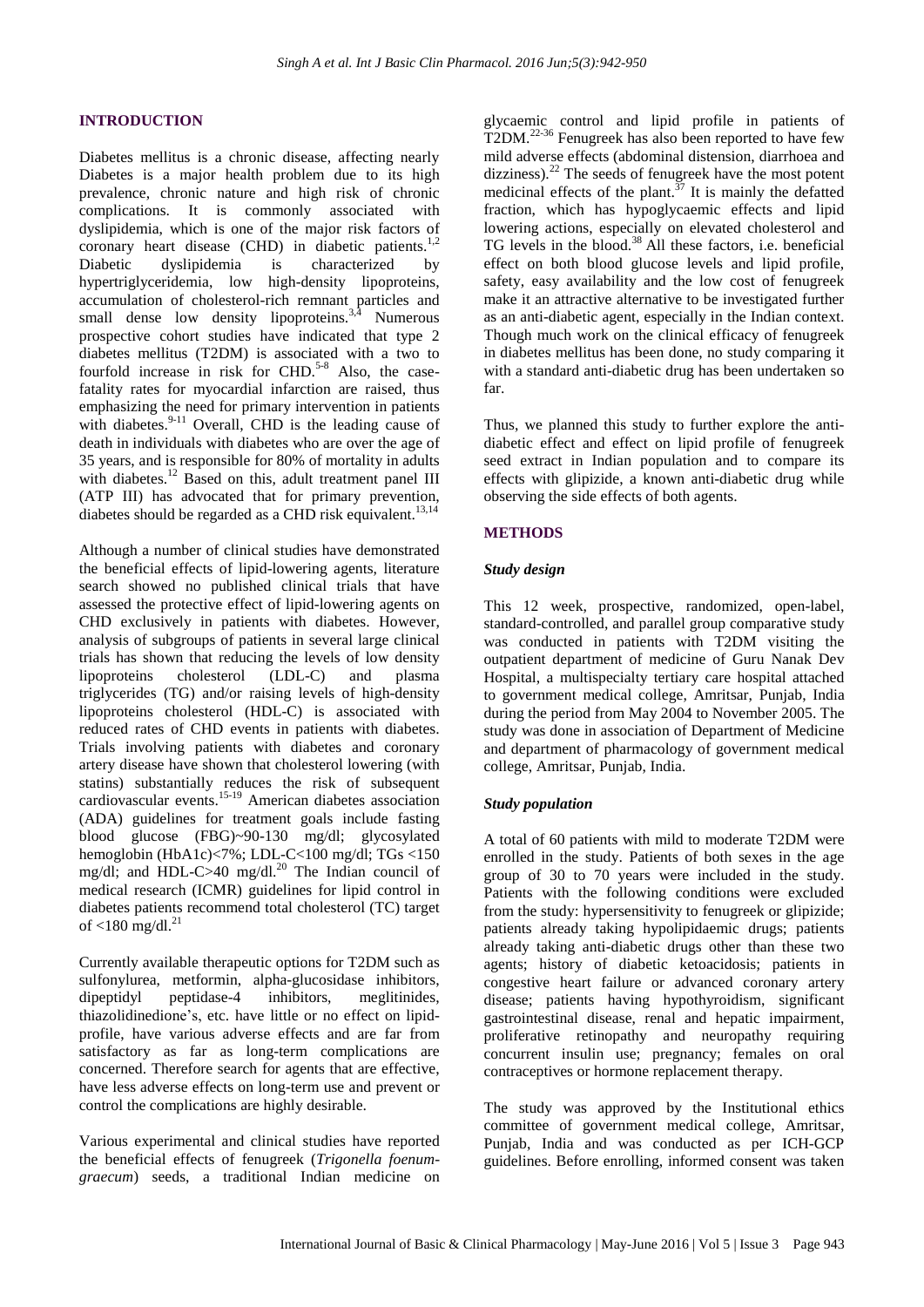from all the patients and they were advised regarding diet control and physical activity.

The patients were randomly divided into one of three subgroups i.e. group A, group B and group C comprising of 20 patients each. Group A received glipizide 5 mg once daily 30 minutes before breakfast, group B received fenugreek seed extract 500 mg twice a day half an hour prior to breakfast and dinner, group C received glipizide 2.5 mg once daily before breakfast and fenugreek seed extract 500 mg once daily 30 minutes prior to dinner. The fenugreek seed extract used was a hydroalcoholic extract of fenugreek seeds available commercially in the form of capsules of 500 mg each.

#### *Laboratory procedures*

After taking initial base line at 0 week, fasting blood glucose (FBG) levels were repeated at intervals of 2, 4, 8 and 12 weeks. HbA1c levels and lipid profile (TC, LDL-C, HDL-C, and TG) were estimated at 0 week and 12 week of the study period. The patient's hospital visit was scheduled so that the blood samples were drawn in the morning after 12 hours overnight fast. Fasting blood glucose was analysed using GOD/POD method.<sup>39</sup> For HbA1c and lipid profile, blood was allowed to clot at room temperature and serum was analysed by centrifugation at 2000 rpm for 10 minutes at 37  $^{\circ}$ C. HbA1c level was determined by Ion Exchange Resin  $Method.<sup>40,41</sup>$ 

The TC and HDL-C levels were determined using CHOD/POD-phosphotungstate method, as described by Allain et al (Using liquichem cholesterol and HDL cholesterol KIT).<sup>42</sup> The serum triglyceride estimation was determined by Bucolo and David method, 1973 (Using Triglyceride Kit-human, 20X 50 ml).<sup>43</sup> The LDL-C level was calculated using the formula by Friedewald et al (1972): LDL=TC-HDL-TG/5 (For TG<400 mg/dl).<sup>44</sup> The instrument used for analysis of blood samples was spectrophotometer (spectronic 20) from Milton Roy, USA. These investigations were conducted in the department of pharmacology of Guru Nanak Dev Hospital, Amritsar, Punjab, India using enzymatic kit methods.

#### *Statistical analysis*

The data were tabulated as mean±standard deviation. Results were analysed using the Chi-square test, student t-test and ANOVA (one-way), using Graphpad Instat 3 software. A p-value  $\langle 0.05 \rangle$  was considered statistically significant.

# **RESULTS**

A total of 60 patients (29 male and 31 females) completed this study. No patient dropped out from the study. The mean age of the patients was  $56.45 \pm 10.3$  years. The demographic and baseline laboratory characteristics of the patients were comparable between the treatment groups (Table 1).

| <b>Baseline characteristics</b> | Glipizide $n=20$   | Fenugreek $n=20$   | Glipizide+fenugreek $n=20$ |
|---------------------------------|--------------------|--------------------|----------------------------|
| Age (years)                     | $56.75 \pm 10.67$  | $52.95 \pm 11.23$  | $59.65 \pm 7.99$           |
| Sex (M:F)                       | 10:10              | 10:10              | 9:11                       |
| Family H/o diabetes             | $n=7(35%)$         | $n=4(20\%)$        | $n=6(30\%)$                |
| Mean body weight (Kg)           | $68.9 \pm 7.45$    | $71.45 \pm 11.87$  | $70.9 \pm 12.12$           |
| $FBG$ (mg/dl)                   | $172.2 \pm 18.96$  | $164.9 \pm 18.72$  | $173.55 \pm 16.94$         |
| $HbA1c$ $%$                     | $8.365 \pm 1.16$   | $7.932 \pm 0.9$    | $7.788 \pm 0.99$           |
| $TC$ (mg/dl)                    | $197.45 \pm 31.92$ | $185.3 \pm 24.18$  | $181.85 \pm 21.65$         |
| Triglycerides (mg/dl)           | 199.96±31.71       | $182.91 \pm 29.21$ | $181.65 \pm 32.58$         |
| $LDL-C$ (mg/dl)                 | $112.8 \pm 26.21$  | $105.41 \pm 20.23$ | $102.79 \pm 19.48$         |
| $HDL-C$ (mg/dl)                 | $43.7 \pm 5.59$    | $43.31 \pm 4.46$   | $42.74 \pm 4.20$           |

## **Table 1: Baseline demographic and laboratory characteristics of patients in study groups.**

All values expressed in mean±SD, except sex and family history of diabetes; SD, standard deviation.

#### *Fasting blood glucose*

A statistically significant decline in mean FBG levels was observed in group A by  $33.97\%$  (-58.5 $\pm$ 9.5 mg/dl, p<0.001); in group B by 24.62% (-40.6±7.27 mg/dl, p<0.001); and in group C by 29.96% (-52 $\pm$ 9.02 mg/dl, p<0.001), after 12 weeks of treatment (Table 2 and Figure1).

Intergroup analysis of FBG levels showed statistically significant difference between the treatment groups (p=0.0443) and post-hoc test revealed statistically significant difference only between group A and B  $( $0.05$ ). Glipizide monotherapy was thus most efficiencies$ in controlling FBG levels, followed by combination group, and then by fenugreek monotherapy. ADAs goal of FBG $\leq$ 130 mg/dl was achieved in additional 17 (85%), 13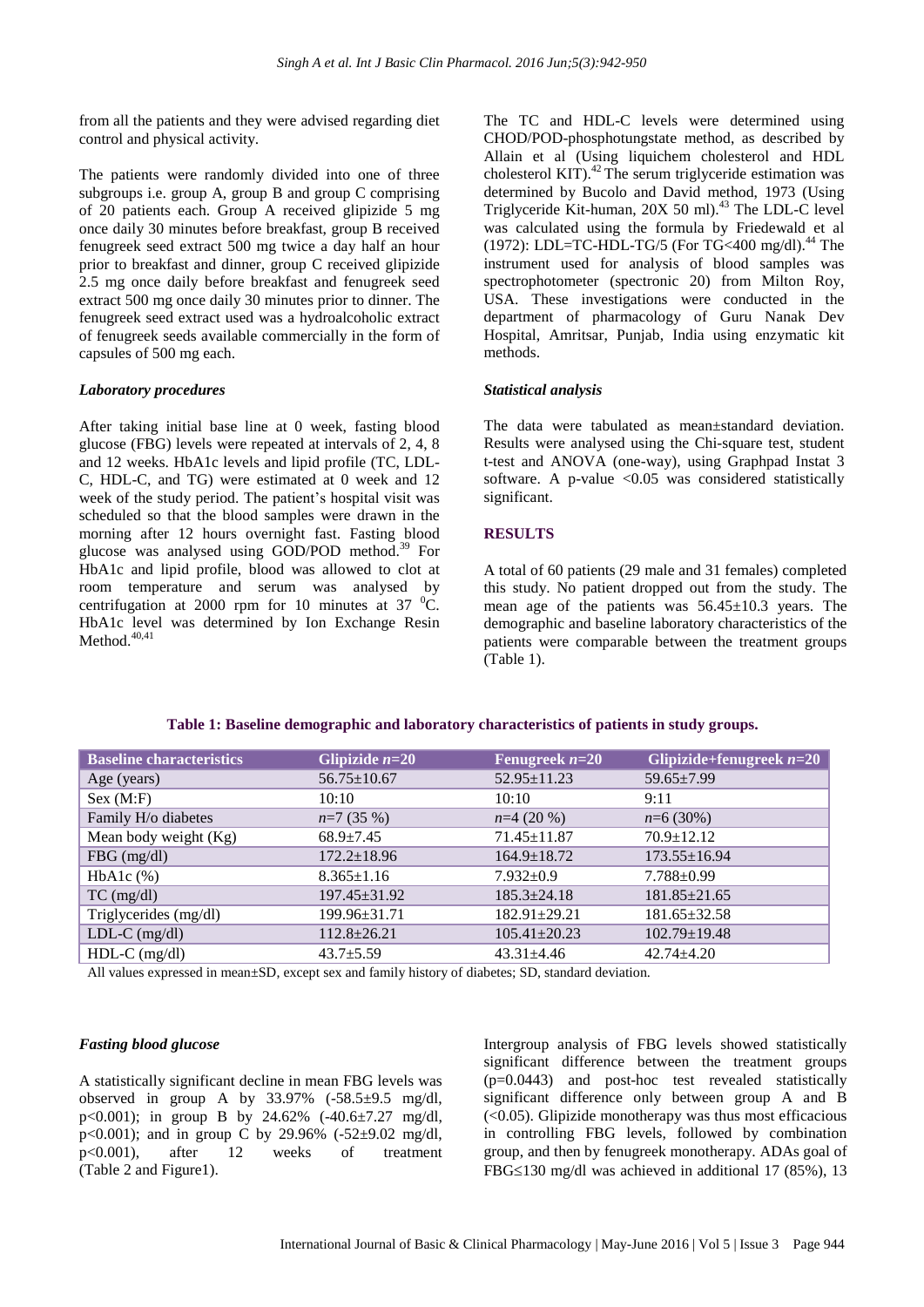(65%) and 16 (80%) patients in group A, B and C, respectively, when compared to the baseline values (Table 3).



**Figure 1: Percentage decrease in fasting blood glucose levels over the study period.**

#### *Glycated haemoglobin*

Similarly, statistically significant decrease in HbA1c levels was seen in all three treatment groups. Group A showed reduction in HbA1c by 12.98 %  $(-1.086\pm0.41\%$ , p<0.0001), group B by  $9.38\%$ ,  $(-0.744\pm0.31\%$ , p<0.0001), and group C by  $10.62\%$  (-0.827±0.34%, p<0.0001) (Table 3).

However, intergroup analysis showed statistically nonsignificant  $(p=0.522)$  difference between the three treatment groups, although glipizide alone showed maximum decrease in mean HbA1c levels, followed by combination group and then by fenugreek monotherapy. The ADAs desired goals of HbA1c<7.0% were achieved in 9 (45%), 4 (20%) and 6 (30%) patients in group A, B and C respectively, over and above the baseline values (Table 3).

| Table 2: FBG and HbA1c levels expressed in mean±SD at baseline and after 12 weeks. |  |  |  |
|------------------------------------------------------------------------------------|--|--|--|
|------------------------------------------------------------------------------------|--|--|--|

|                       |                     | <b>Group A</b>     |                       |                             | <b>Group B</b>              |                        |                  | $Group C$              |                           |
|-----------------------|---------------------|--------------------|-----------------------|-----------------------------|-----------------------------|------------------------|------------------|------------------------|---------------------------|
|                       | <b>Baseline</b>     | After 12<br>weeks  | Mean<br>difference    | <b>Baseline</b>             | After<br>12<br>weeks        | Mean<br>difference     | <b>Baseline</b>  | After 12<br>weeks      | Mean<br>difference        |
| <b>FBG</b><br>(mg/dl) | $172. +$<br>18.96   | $113.7+$<br>12.99  | $58.5+$<br>$7.47*$    | 164.9 <sub>±</sub><br>18.72 | 124.3 <sup>±</sup><br>14.93 | $40.6 \pm 7.2$<br>$7*$ | 173.55±16.94     | $121.55 \pm 12.$<br>63 | 52±9.01*                  |
| HbA1c<br>(%)          | 8.365<br>$\pm 1.16$ | $7.28 \pm$<br>1.06 | $1.086\pm$<br>$0.33*$ | $7.932 \pm$<br>0.9          | $7.188 \pm$<br>0.80         | $0.74\pm$<br>$0.31*$   | $7.788 \pm 0.99$ | $6.961 \pm 0.84$       | $0.83 \pm 0.34$<br>$\ast$ |

 $*p<0.001$ 

| Table 3: Range of FBG and HbA1c levels at baseline, and goals achieved after 12 weeks, as per ADA guidelines. |  |
|---------------------------------------------------------------------------------------------------------------|--|
|                                                                                                               |  |

|              |                |                | <b>FBG</b>       |          | <b>HbA1c</b> |          |                 |          |
|--------------|----------------|----------------|------------------|----------|--------------|----------|-----------------|----------|
|              |                | $90-130$ mg/dl | $\geq$ 131 mg/dl |          | $<6.9\%$     |          | $> 7.0\%$       |          |
|              | Baseline       | After 12       | <b>Baseline</b>  | After 12 | Baseline     | After 12 | <b>Baseline</b> | After 12 |
|              |                | week           |                  | week     |              | week     |                 | week     |
| Group $A(n)$ |                | 18             | 19               |          |              |          | 18              |          |
| Group $B(n)$ | $\overline{0}$ |                | 20               |          |              |          | 18              | 14       |
| Group $C(n)$ | $\overline{0}$ | 16             | 20               |          |              |          | 10              | 10       |

#### *Total cholesterol*

On completion of 12 weeks study period, group A showed non-significant reductions in TC by 0.98% (p=0.1982) (Table 4). However, group B and group C showed statistically significant decrease in TC by 5.66%  $(p<0.001)$  and 3.87%  $(p<0.001)$ , respectively. Intergroup analysis showed significant difference in TC levels between group A and B, and group A and C at 12 weeks (p<0.05). The difference between group B and group C was non-significant, although fenugreek alone decreased TC levels slightly more than the combination group. As per ICMR guidelines, the desired goals of TC<180 mg/dl

was achieved in additional  $-1$  ( $-5\%$ ), 3 (15%) and 1 (5%) patients in group A, B and C, respectively (Table 5).

#### *Triglycerides*

Statistically non-significant reduction in TG was seen in group A  $(-0.74\%$ , p=0.0669), whereas group B  $(-17.23\%$ .  $p<0.001$ ) and group C  $(-11.34\%, p<0.001)$  showed significant decrease in TG levels (Table 4). Intergroup analysis of TG levels showed significant difference between group A versus group B, and group A versus group C at 12 weeks  $(p<0.001)$ ; and the difference between group B and group C was non-significant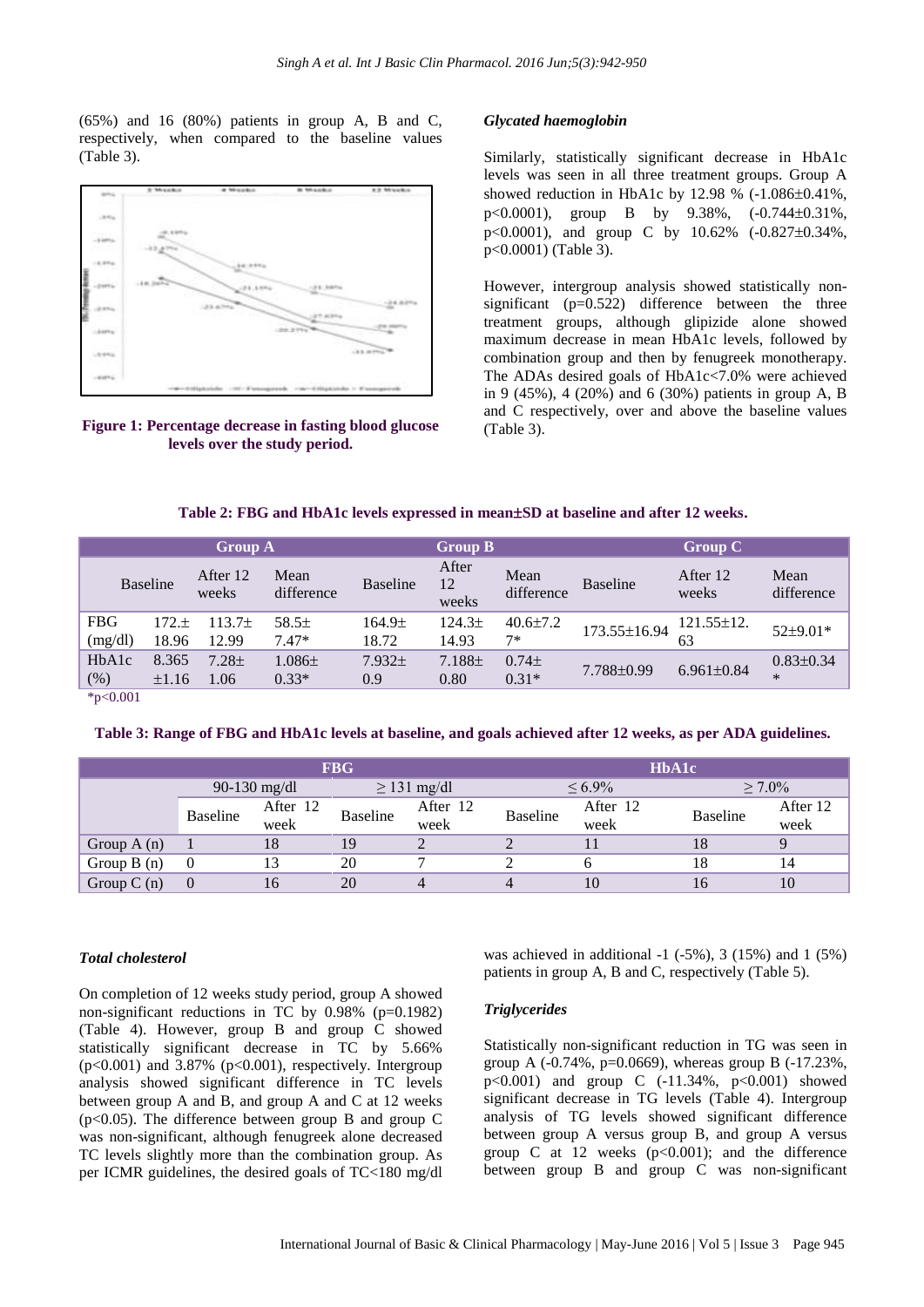(p>0.05), with fenugreek monotherapy showing greater fall in TG levels than the combination group. As per ADA guidelines, the desired goal of TGs<150 mg/dl was achieved in additional  $0$  (0%), 8 (40%) and 6 (30%) patients in group A, B and C, respectively, in comparison to the baseline values as shown in (Table 5).

#### *Low density lipoproteins cholesterol*

LDL-C levels decreased non-significantly in group A  $(-0.74\%, p=0.5482)$ , and showed statistically significant decrease in group B  $(-4.15\%, p<0.001)$ , and group C  $(-2.68\%, p=0.0463)$  (Table 4). Non-significant difference was observed on intergroup analysis of LDL-C between group A, B, & C at 12 weeks ( $p > 0.05$ ), although fenugreek group showed maximum decrease in LDL-C levels, followed by the combination group and then by glipizide group. The ADA guidelines target of LDL-C< 100 mg/dl were achieved in 0 (0%), 1 (5%) and -1 (-5%) patients in group A, B and C, respectively over and above the corresponding baseline values (Table 5).

|                           | <b>Group A</b>            |                              |         | <b>Group B</b>        |                           |          | <b>Group C</b>            |                             |          |
|---------------------------|---------------------------|------------------------------|---------|-----------------------|---------------------------|----------|---------------------------|-----------------------------|----------|
| <b>Parameters</b>         | <b>Baseline</b>           | After 12<br>weeks            | p-value | <b>Baseline</b>       | After 12<br>weeks         | p-value  | <b>Baseline</b>           | After 12<br>weeks           | p-value  |
| Total<br>cholesterol      | $197.45 \pm$<br>31.92     | $195.5\pm$<br>32.29          | 0.1982  | $185.3 \pm 2$<br>4.18 | $174.8 \pm$<br>22.38      | < 0.0001 | $181.85\pm$<br>21.65      | 174.8 <sup>±</sup><br>22.44 | < 0.0001 |
| Triglyceride              | $199.96\pm$<br>31.71      | 198.47 <sub>±</sub><br>33.36 | 0.0669  | $182.91 \pm$<br>29.21 | $151.4\pm$<br>22.24       | < 0.0001 | $181.65\pm$<br>32.58      | $159.2+$<br>25.89           | < 0.0001 |
| <b>LDL</b><br>cholesterol | $112.8\pm$<br>26.21       | $111.97\pm$<br>28.49         | 0.1529  | $105.41 \pm$<br>20.23 | $101.03\pm$<br>19.63      | 0.2072   | $102.79 \pm$<br>19.48     | $100.03+$<br>20.18          | 0.0543   |
| <b>HDL</b><br>cholesterol | 43.7 <sub>±</sub><br>5.59 | 43.44±<br>5.24               | 0.5482  | $43.31\pm$<br>4.46    | 43.59 <sub>±</sub><br>4.5 | < 0.0001 | 42.74 <sub>±</sub><br>4.2 | $43.06\pm$<br>3.92          | 0.0463   |

#### **Table 4: Lipid levels (mg/dl) expressed in meanSD at baseline and after 12 weeks.**

**Table 5: Range of lipid levels at baseline and goals achieved after 12 weeks, as per ADA guidelines.**

| <b>Lipid levels</b> | $TC < 180$ (mg/dl) $^{\wedge}$ |                  | $LDL<100$ (mg/dl) |                  | $TG<150$ (mg/dl) |                  | $HDL > 45$ (mg/dl) |                  |
|---------------------|--------------------------------|------------------|-------------------|------------------|------------------|------------------|--------------------|------------------|
|                     | Baseline                       | After 12<br>week | <b>Baseline</b>   | After 12<br>week | Baseline         | After 12<br>week | Baseline           | After 12<br>week |
| Group $A(n)$        |                                |                  |                   |                  |                  |                  |                    |                  |
| Group $B(n)$        | 10                             |                  |                   |                  |                  |                  |                    |                  |
| Group $C(n)$        |                                | 10               | 10                |                  |                  |                  |                    |                  |

^The goals were as per ADA guidelines, except for total cholesterol where ICMR guidelines were followed.



**Figure 2: Percentage change in lipid levels over the study period.**

#### *High density lipoproteins cholesterol*

Changes in HDL-C levels were statistically nonsignificant in all three groups at 12 weeks: group A showed a reduction in its levels by  $0.60\%$  (p=0.1529) whereas group B and C showed an increase in HDL-C values by 0.65% (p=0.2072) and 0.76% (p=0.0543) respectively (Table 4 and Figure 2). Intergroup analysis showed non-significant difference in HDL-C levels between group A, B, and C at 12 weeks  $(p>0.05)$ ; although the combination group of fenugreek and glipizide was slightly better in controlling HDL-C levels than fenugreek group. As per ADA guidelines, the desired goal of HDL-C>45 mg/dl was achieved in additional 0 (0%), 0 (0%) and 1 (5%) patients in group A, B and C, respectively (Table 5).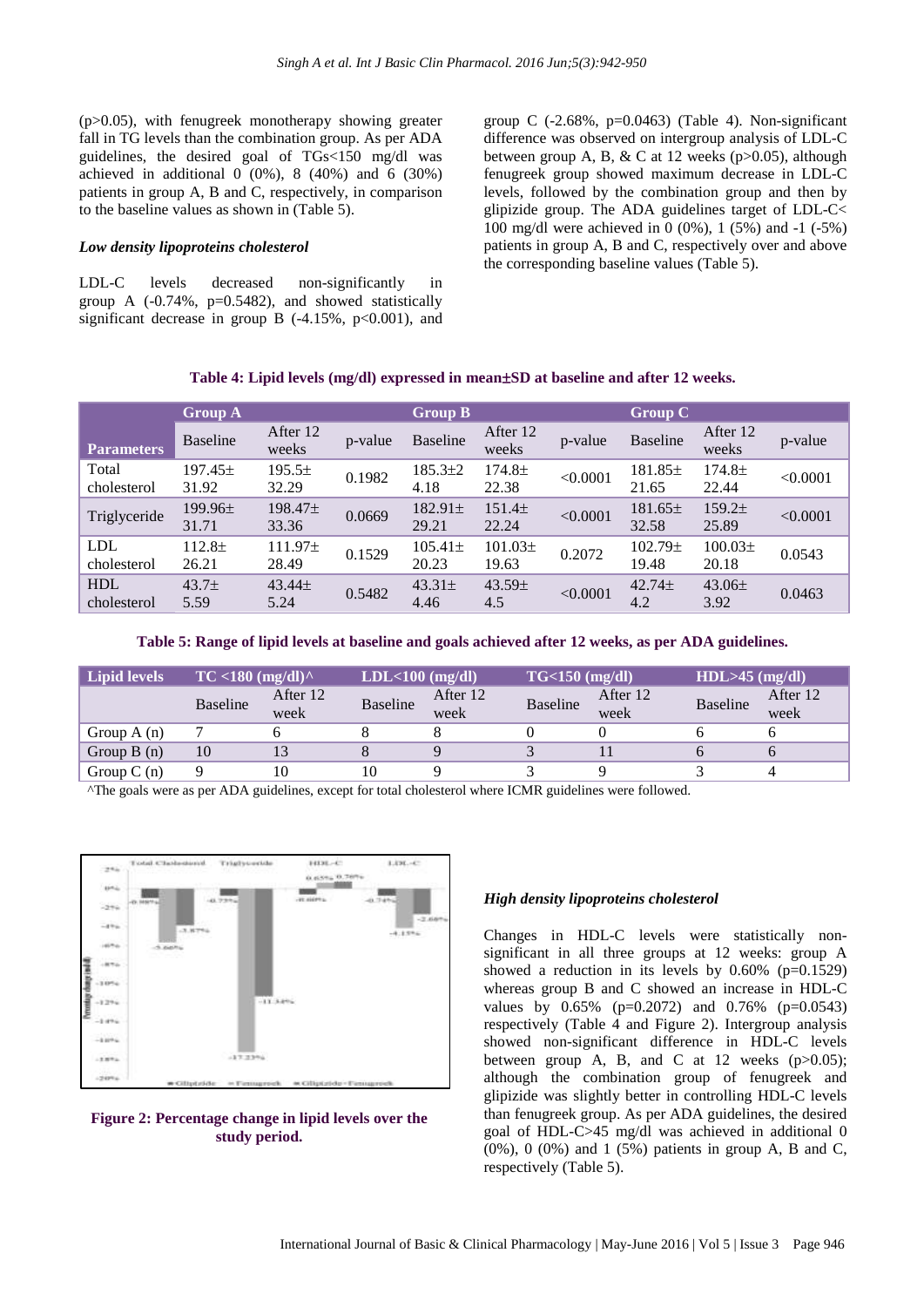# **Table 6: Number and type of adverse drug reactions in the three treatment groups.**

| <b>Adverse drug</b><br>reactions | Group<br>A | Group<br>В | Group |
|----------------------------------|------------|------------|-------|
| <b>Gastrointestinal tract</b>    |            |            |       |
| Dyspepsia                        |            | 2          |       |
| Pain abdomen                     |            |            |       |
| Flatulence/abdominal             |            | 5          |       |
| bloating                         |            |            |       |
| Diarrhoea                        |            |            |       |
| Nausea                           |            |            |       |
| <b>Other</b>                     |            |            |       |
| Hypoglycemia                     |            |            |       |
| Headache                         | ာ          |            |       |

#### *Adverse drug reactions*

15 (25%) adverse drug reactions (ADRs) were reported in 60 patients included in the study (Table 6). Maximum 9 (15%) of the ADRs were seen in patients on fenugreek as gastrointestinal adverse effects of dyspepsia, pain abdomen, abdominal bloating and diarrhoea; one patient had both pain abdomen and abdominal bloating. All the ADRs were mild in nature and none of the patient was withdrawn from the study because of serious adverse drug reactions.

# **DISCUSSION**

Our results indicate that fenugreek seed extract 500 mg twice daily have hypoglycaemic and hypolipidaemic effects. As compared to the standard oral hypoglycaemic drug glipizide, which showed almost no effect on lipid profile, fenugreek caused significant improvement in dyslipidemia. Glipizide, on the other hand displayed better effect on glycaemic control than fenugreek. In combination therapy of fenugreek and glipizide, favourable effects were observed on both glycaemic control and lipid profile, which has shown addition of their pharmacological actions on said parameters.

#### *Glycaemic control*

In the present study, glipizide 5 mg once daily caused significant improvement in glycaemic control, as shown by significant decrease in FBG and HbA1c levels after 12 weeks of treatment. The hypoglycaemic effect of glipizide is well documented. In a similar study, a reduction in FBG levels by 42 mg/dl (25%) and HbA1c levels of 1.8% with glipizide therapy was reported by Testa et al.<sup>45</sup> In another study, reduction in FBG level by 57-74 mg/dl and in HbA1c levels of 1.5-1.82 % after 3-5 month treatment with glipizide have been observed.<sup>46</sup> Our study showed

similar decrease in FBG levels, but lesser decrease in HbA1c levels.

Patients on fenugreek monotherapy also showed a statistically significant improvement in glycaemic control, although lesser than glipizide. In a similar double blind study by Gupta et al in 25 patients with T2DM on 500 mg twice daily dose of fenugreek seed extract, a reduction in FBG levels by 19.15%  $(148.3 \pm 44)$  to  $119.9 \pm 25$  and in HbA1c levels by 8.61%  $(8.25 \pm 1.2 \text{ to } 7.54 \pm 0.9)$  over a study period of 8 weeks was reported.<sup>22</sup> Our study showed similar decrease in FBG levels by 21.38% at 8 weeks (Figure 1), and in HbA1c levels at 12 weeks. Another study involving 60 patients with type 2 diabetes whose diets were supplemented with 25 g powdered fenugreek seeds per day for 24 weeks, patients with mild type 2 diabetes were benefitted the most and were able to completely withdraw from the use of oral medications and insulin.<sup>47</sup> Also, the hypoglycaemic effect of fenugreek has been shown by studies of Sharma et al, Bordia A et al, Sharma RD et al. $23,24,48$  These above studies except the one by Gupta et al, have used powdered fenugreek seeds, whereas in our study the hydro-alcoholic extract of fenugreek seeds was used; it could probably be associated with similar effects at lower dose.

The defatted seed that remains after lipid extraction is primarily thought to be responsible for lowering blood glucose levels.29,38 The hypoglycemic effects of fenugreek is attributed to several mechanisms: 4-hydroxyisoleucine, an amino acid extracted from fenugreek seeds increases glucose-induced insulin secretion from pancreatic beta cells; fibre in the seed delays gastric emptying and slows carbohydrate absorption; activates insulin signaling pathways in adipocytes and liver cells, leading to stimulatory effect on cellular glucose uptake; inhibits the activities of alpha-amylase and sucrase, two intestinal enzymes involved in carbohydrate metabolism; increases the number of insulin receptors, and improve peripheral glucose utilization; improves insulin sensitivity and decreases insulin resistance.<sup>22,49-52</sup> Certain studies have shown that fenugreek has no effect on fasting or postprandial blood glucose in non-diabetic subjects.<sup>24</sup>

Combination therapy with fenugreek and glipizide also showed significant improvement in glycaemic control. There is no such study in literature that reports a combination of fenugreek and glipizide. Although half the doses of monotherapy of glipizide and fenugreek were used, glycaemic control was better than that of fenugreek alone.

## *Lipid profile*

Studies have shown that glipizide does not show significant effect on lipid profile, and also was not shown in this study. The results of the present study are in consistent with diabetes control and complication trial research group and UK prospective diabetes study group.53,54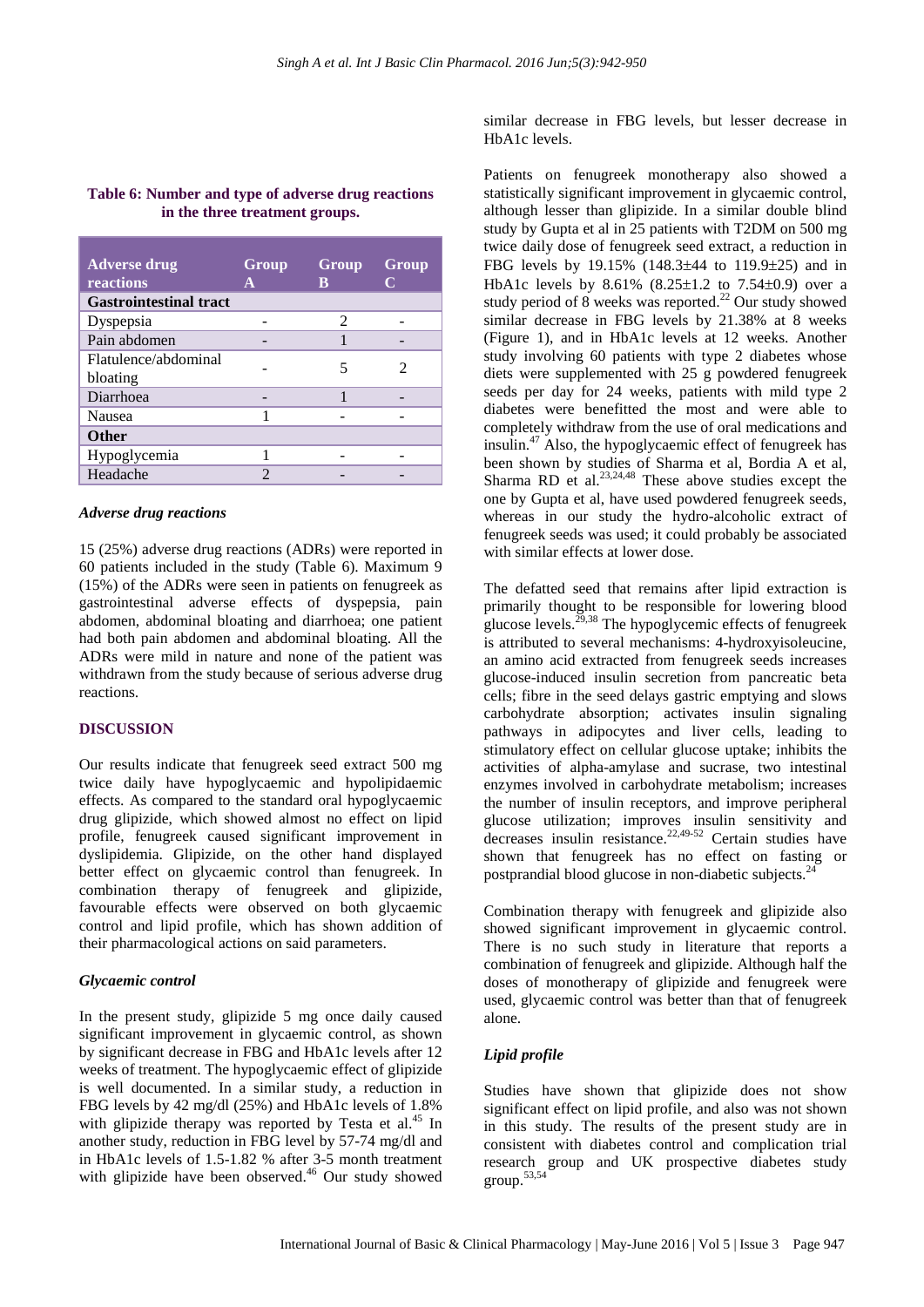In the present study, administration of fenugreek seed extract 500 mg twice daily caused a statistically significant improvement in dyslipidemia, except for HDL-C where it caused non-significant increase. Also, among the lipoproteins, LDL-C is considered to be one of the most important risk factor in causing CHD; however the reduction in LDL-C were much lesser than with TGs and slightly less than TC. Similar study by Gupta et al reported that incorporating 1 gram per day of hydroalcoholic extract of fenugreek seed in patients with T2DM over 8 weeks decreased the levels of TGs by 28.88% (-53.2 mg/dl) from the initial baseline concentrations. However, the levels of TC, LDL-C and HDL-C increased by 8.1% (14 mg/dl), 19.74% (18.3 mg/dl) and 4.19% (1.9 mg/dl), respectively.<sup>22</sup> Our study showed significant but lesser decrease in TGs and much lesser increase in HDL-C, however TC and LDL-C levels decreased significantly; these could be associated with longer duration of the present study conducted over 12 weeks in comparison to 8 weeks by Gupta et al. In another study, which involved administration of defatted fenugreek seeds powder (50 gm/d and 100 gm/d to different groups) over 20 days, showed that the levels of TC were decreased by 26.07% and 33.1%, TGs by 26.5% and 39.26%, and LDL-C by 30.6% and 38.22% in groups on 50 gm/d and 100 gm/d powder respectively. The levels of HDL-C were decreased by 6.67% and 6%.<sup>32</sup> Another study shows the effect of fenugreek on 15 non obese, asymptomatic, hyperlipidemic adults administered 100 g defatted fenugreek powder per day for three weeks. Their TG and LDL-C levels were lower than baseline values and slight decreases in HDL levels were also noted.<sup>33</sup> Lipid profiles were normalized in 60 patients with T2DM whose diets were supplemented with 25 g powdered fenugreek seeds per day for 24 weeks.<sup>30</sup> Also, the anticholesterolemic actions of fenugreek has been shown by studies of Bordia et al, Sharma RD et al. $^{23,24}$  These above studies show better effect on lipid profile than the present study, this probably could be associated with much larger doses of fenugreek seed powder administered over shorter duration in these studies. Also, all these studies except the one by Gupta et al have used fenugreek seed powder, whereas in our study the hydroalcoholic extract of fenugreek seeds was used, which could probably be associated with similar effects at lower dose.

A number of mechanisms are responsible for hypolipidaemic effects of fenugreek; inhibit the intestinal absorption of cholesterol, this is attributed to sapogenins which absorb bile acids and increase their excretion in faeces, which leads to an increased conversion of cholesterol into bile acids by the liver, thus decreasing its levels.36,55-57 Another mechanism is attributed to fibre in the seed, it absorbs bile salts and might influence the enterohepatic circulation of bile acids and enhances cholesterol metabolism, thus reducing triglyceride levels.<sup>58</sup> Also, the estrogenic constituent of fenugreek may cause decrease in lipid levels, by indirectly increasing thyroid hormone T4.<sup>59</sup>

In patients on combination therapy, a statistically significant improvement in lipid profile is seen except that for HDL-C which showed non-significant increase. The improvement was however, lesser than that seen with fenugreek monotherapy. Literature search could not reveal any study involving a combination of fenugreek and glipizide.

# *Safety profile*

Glipizide monotherapy was well-tolerated by the patients, and safety profile was similar to earlier studies.47,48 Earlier investigators had reported excellent tolerability profile with fenugreek seeds, and was similarly observed in the present study, although in our study more number of patients (40%) on fenugreek monotherapy had ADRs, which were mild in nature and most improved after few days of use.<sup>22</sup> It has also been observed that ADRs of fenugreek on gastrointestinal system are dose-dependent, as in the combination therapy, only 10% of patients experienced these adverse effects.

Some limitations associated with the study were small sample size; the patients were followed only over 12 weeks, longer follow-up would have revealed better effect on the efficacy and safety of the drugs; and the study was open-label.

# **CONCLUSION**

In conclusion, Glipizide and fenugreek seed extract as monotherapy and combination therapy showed significant improvement in glycaemic control in patients with type 2 diabetes at the end of 12 weeks study period; with glipizide showing superior efficacy followed by combination group and then by fenugreek monotherapy. Glipizide monotherapy had no favourable effect on lipid profile; fenugreek as monotherapy and in combination with glipizide produced significant improvement in dyslipidaemia, with fenugreek monotherapy showing better response. The drugs were safe and well tolerated. Fenugreek seed extract as monotherapy or add-on therapy can prove to be a useful agent in treatment of mild type 2 diabetes mellitus with or without dyslipidaemia, provided its favourable effects are confirmed in multi-centric trials involving larger number of patients over longer duration.

*Funding: No funding sources Conflict of interest: None declared Ethical approval: The study was approved by the Institutional Ethics Committee*

#### **REFERENCES**

- 1. Syvanne M, Taskinen MR. Lipids and lipoproteins as coronary risk factors in non-insulin-dependent diabetes mellitus. Lancet. 1997;350:120-3.
- 2. Haffner SM. Management of dyslipidemia in adults with diabetes. Diabetes Care. 1998;21:160-78.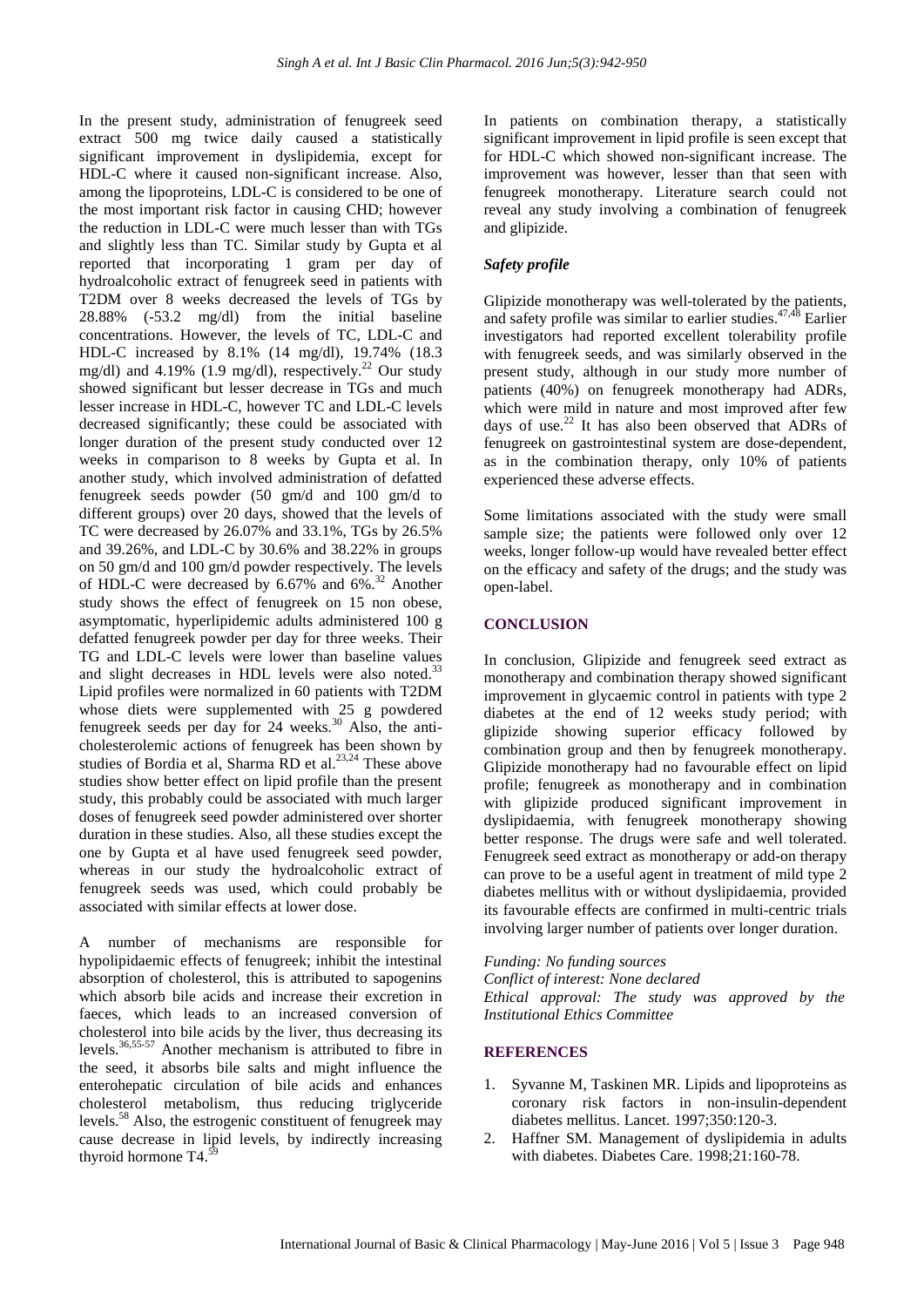- 3. Betteridge DJ. Dyslipidemia and diabetes. Practical Diab Int. 2001;18:201-7.
- 4. Betteridge DJ. Treating dyslipidaemia in the patients with type 2 diabetes. Eur Heart J. 2004;6:28-33.
- 5. Pyorala K, Laasko M, Uusitupa M. Diabetes and atherosclerosis: an epidemiologic view. Diabetes Metab Rev. 1987;3(2):463-524.
- 6. Stamler J, Vaccaro O, Neaton JD, Wentworth D. Diabetes, its risk factors and 12 year cardiovascular mortality for men screened in multiple risk factor intervention trial. Diabetes Care. 1993;16:434-44.
- 7. Ho JE, Paultre F, Mosca L. Is diabetes mellitus-a cardiovascular disease risk equivalent for fatal stroke in women? Data from the women pooling project. Stroke. 2003;34:2812-16.
- 8. McCarran P, Greenwood R, Elwood P. The incidence and aetiology of stroke in Carephilly and Speedwell collaborative studies II: risk factors for ischaemic stroke. Public Health. 2001;115:12-20.
- 9. Chun BY, Dobson AJ, Heller RF. The impact of diabetes on survival among patients with first myocardial infarction. Diabetes Care. 1997;20:704-08.
- 10. Wannamethee G, Whincup PH, Shaper AG, Walker Monotherapy, MacFarlane PW. Factors determining case fatality in myocardial infarction, who dies in a heart attack? Br Heart J. 1995;74:324-31.
- 11. DeJong, van Raak L, Kessels F, Lodder J. Glycaemic control, stroke subtype and mortality a follow-up study in 998 patients with a first cerebral infarct. J Clin Epidemiol. 2003;56:262-68.
- 12. Ginsberg HN. Diabetic dyslipidemia. In: Lebovitz HE, Editor. Therapy for diabetes mellitus and related disorders. 4<sup>th</sup> ed. Virginia: American Diabetes Association; 2004:293-309.
- 13. Haffner SM, Lehto S, Ronnemaa T. Mortality from coronary heart disease in subjects with type 2 diabetes and in non-diabetic subjects with and without prior myocardial infarction. N Eng J Med. 1998;339(4):229-34.
- 14. Adult treatment panel III. Executive summary of third report of the national cholesterol education program (NCEP) expert panel on detection, evaluation and treatment of high blood cholesterol in adults. JAMA. 2001;285:2486-97.
- 15. Pyorala K, Pedersen TR, Kjekshus J, Faegeman O, Olsson AG, Thorgeirsson G. The scandinavian simvastatin survival study (4S) group: Cholesterol lowering with simvastatin improves prognosis of diabetic patients with coronary heart disease: a subgroup analysis of the scandinavian simvastatin survival study (4S). Diabetes Care. 1997;20:614-20.
- 16. Goldberg RB, Mellies MJ, Sacks FM. Cardiovascular events and their reduction with pravastatin in diabetic and glucose-intolerant myocardial infarction survivors with average cholesterol levels: subgroup analyses in the cholesterol and recurrent events (CARE) trial. The Care Investigators. Circulation. 1998;98:2513-9.
- 17. The long-term intervention with pravastatin in ischaemic disease (lipid) study group. Prevention of cardiovascular events and death with pravastatin in patients with coronary heart disease and a broad range of initial cholesterol levels. N Engl J Med. 1998;339:1349-57.
- 18. Haffner SM, Alexander CM, Cook TJ. Reduced coronary events in simvastatin-treated patients with coronary heart disease and diabetes or impaired fasting glucose levels: subgroup analyses in the scandinavian simvastatin survival study. Arch Intern Med. 1999:159:2661-7.
- 19. Heart protection study collaborative group: MRC/BHF heart protection study of cholesterollowering with simvastatin in 20,536 high-risk individuals: a randomized placebo-controlled trial. Lancet. 2002;360:7-22.
- 20. Tools of therapy. In: Burant CF, editor. Medical management of type 2 diabetes. 5<sup>th</sup> ed. Virginia: American Diabetes Association; 2004:27-77.
- 21. Indian council of medical research: guidelines for management of type 2 diabetes. 2005. Available at http://icmr.nic.in/guidelines\_diabetes/guide\_diabetes. htm. Accessed 2 March 2016.
- 22. Gupta A, Gupta R, Lal B. Effects of *Trigonella foenum-graecum* (Fenugreek) seeds on glycaemic control and insulin resistance in type 2 diabetes mellitus: a double blind placebo controlled study. JAPI. 2001;49:1057-61.
- 23. Sharma RD. Effect of fenugreek seeds and leaves on blood glucose and serum insulin responses in human subjects. Nutr Res. 1986;6:1353-64.
- 24. Bordia A, Verma SK, Srivastava KC. Effect of ginger (*Zingiber officinale Rosc.*) and fenugreek (*Trigonella foenum graecum L*) on blood lipids, blood sugar, and platelet aggregation in patients with coronary artery disease. Prostaglandins Leukot Essent Fatty Acids. 1997;56(5):379-84.
- 25. Madar Z, Abel R, Samish S. Glucose lowering effect of fenugreek in non-insulin dependent diabetics. Eur J Clin Nutr. 1988;42:51-4.
- 26. Al Hobori M, Raman. Antidiabetic and hypochoesterolaemic effects of fenugreek. Phytother Res. 1998;12:233-42.
- 27. Shani J, Goldschmied A, Joseph B, Ahronson Z, Sulman FG. Hypoglycaemic effects of *Trigonella foenum-graecum* and Lupinus Termis (*Leguminosae*) Seeds and their major alkaloids in alloxan-diabetic and normal rats. Arch int Pharmacodyn. 1974;201:27-37.
- 28. Khosla, Gupta DD, Nagpal RK. Effect of *Trigonella foenum-graecum* (Fenugreek) on blood glucose in normal and diabetic rats. Indian J Physiol Pharmacol. 1995;39(2):173-4.
- 29. Ribes G, Sauvaire Y, Baccou, JC. Effects of fenugreek seeds on endocrine pancreatic secretions in dogs. Ann Nutr Metab.1984;28:37-43.
- 30. Sharma RD, Sarkar A, Hazra DK. Hypolipidaemic effect of fenugreek seeds: A chronic study in non-